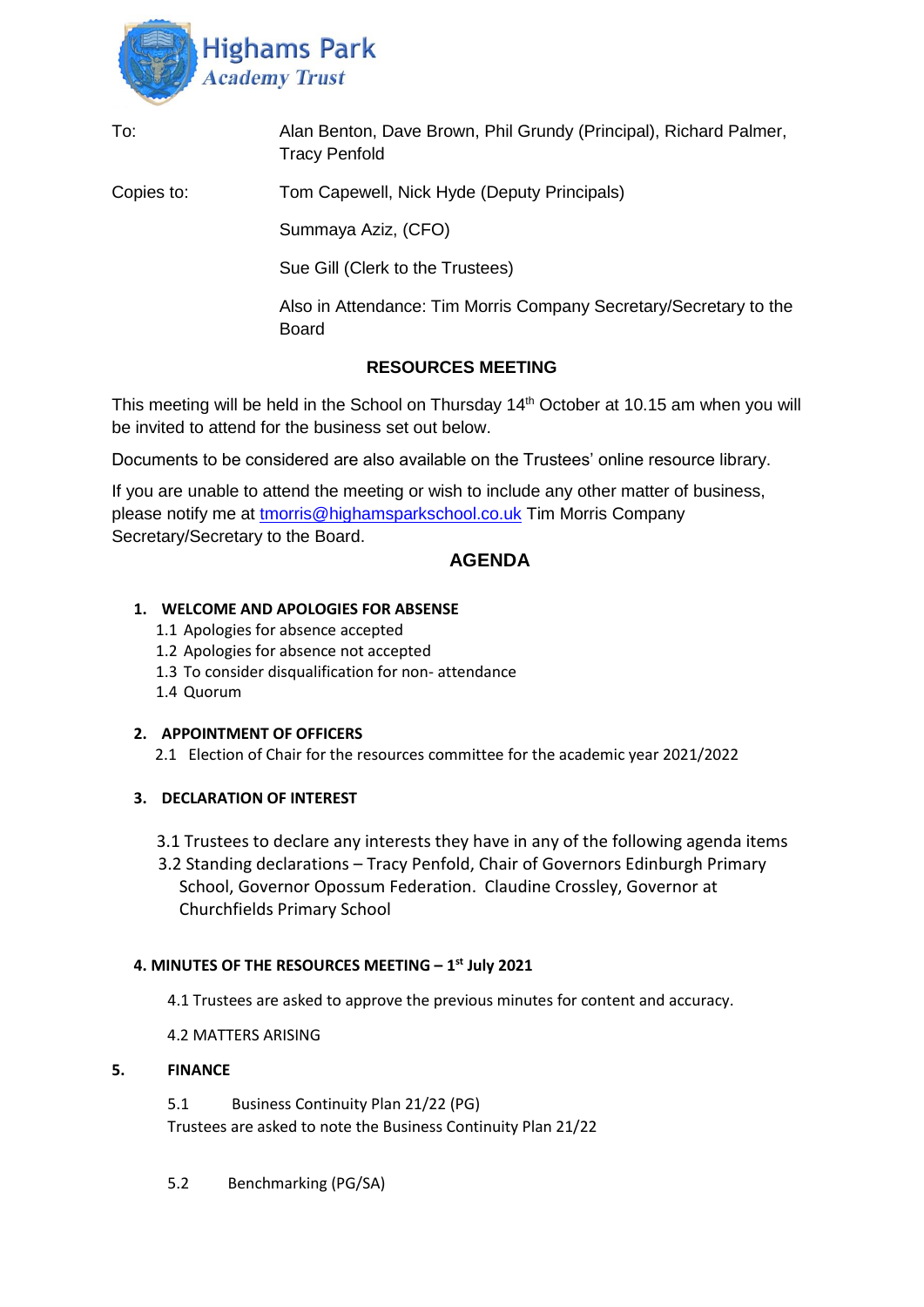

Trustees to note the following benchmarking sources and the school to explain the data sources –

View my financial insights

DFE Benchmarking website

School resource management self-assessment submission

KPI's taken from the school budget -

5.3 Parental Debt (SA)

Trustees to note the level of debt and the school's approach

5.4 Catering Contract (SA)

Trustees to note the issues regarding the management of the contract

5.5 Contracts Register (SA) Trustees note the Contracts Register

5.6 Covid Funding streams 21/22 (SA)

Trustees are asked to note the allocations the school is due to receive this year and the DfE conditions attached

5.6.1 Recovery Premium

343 pupils allocated £49,735

5.6.2 School Led Tutoring

206 pupils allocated, 3090 hours, £41,715 equals 75% of costs, school funds 25%

5.7 Summer School Funding (SA) Trustee are asked to note how this funding is recorded in the accounts.

# **6. ESTATE MANAGEMENT**

6.1 CIF Bid application 21/22 (RP)

Trustees are asked to note possible projects for this year's application. Guidance for CIF 21/22 has not yet been released.

6.2 Estates Vision (PG) Trustees are to note the work being undertaken at the Estate Management Group

6.3 CIF Contracts 18/19 to 21/22 (SA) Trustees are to note the current position of the following contracts

Boilers 18/19

Kitchen works 19/20

Roofing Works 19/20

Fire Safety 20/21

6.4 Schools Rebuilding Programme 21/22 (PG) Trustees are asked to note the current progress of this scheme.

# **7. HEALTH AND SAFETY**